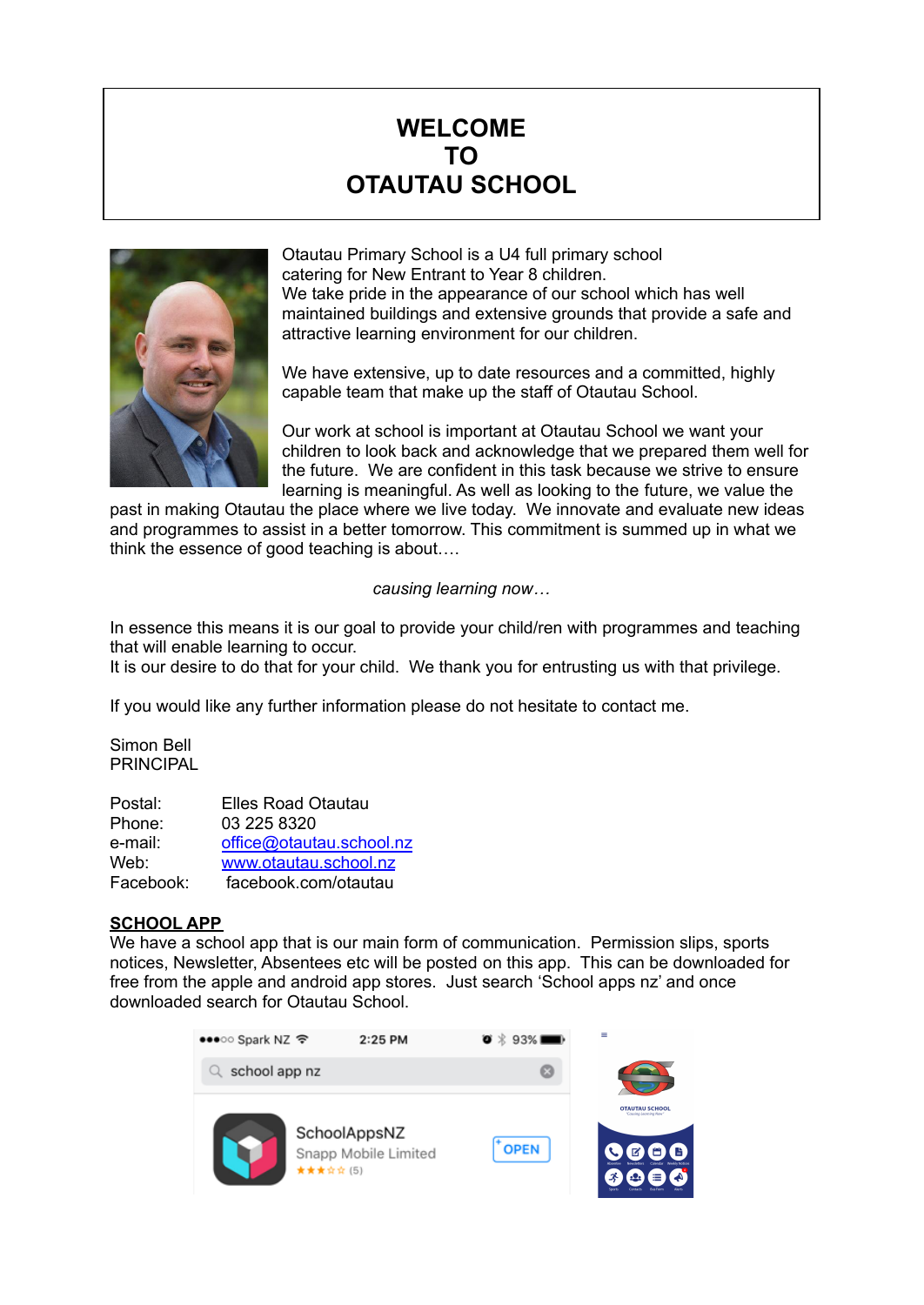# **ABSENCES**

Parents or guardians are expected to inform the school of all absences either through the app or by phone. This should be received before 9.30 am. Absences are recorded electronically on the school network. The school office will contact parents/guardians of children whose absence has not been explained after 9.30 am.

#### **School App Absences**

To send an absences to the school through the app:-

Absentee – Email – Fill in the fields – Send.

This will send an email to the school. Please make sure you give a reason why your child is not at school.

# **ANZAC DAY**

A small remembrance ceremony is held close to the  $25<sup>th</sup>$  April involving pupils, staff, parents and a special community guest when available or appropriate to the programme**.**

# **ASSEMBLY**

The school gathers Full school assemblies are held fortnightly on a Friday at 10.30am to share news and information and celebrate areas of achievement.

The assembly is run by two senior students who organise the programme and put together the elements that make up this weekly event.

Full assembly reminders are advertised on our Facebook page.

Parents and family are welcome to attend our assembly.

## **BOARD OF TRUSTEES (BOT)**

The Board of Trustees is the schools governing body. Trustee elections are held every three years. Our current board comprises of five elected parent representatives, the Principal and Staff Representative.

Chairperson: Anna Nicolson 027 251 9842

Meetings are usually held on a monthly bases and are advertised in the school newsletter. These meetings are open to the public.

## **BUS**

The school has two bus runs. Go Bus are contracted by the school to provide this service.



Scotts Gap - Covers Merrival, Orawia, Scotts Gap Aparima/Bayswater – Covers the Aparima River Road, Hundred Line Road, Ringway Ridges.

If your child is not travelling on the bus on a particular night please contact the school via the school app or phone the office.

New parents to the school can check with the Principal for their child's eligibility for the bus. The Principal is the Bus Controller. All problems and concerns should be conveyed directly to him.

# **CONCERNS**

There will be times when you have concerns about aspects of your child's education and there will be times when error or confusion arises. On these occasions, it is vital that you direct your concern to the school. We want to know about and alleviate your concerns. In short, if you like what is happening, tell your friends and neighbours. If you do not tell us.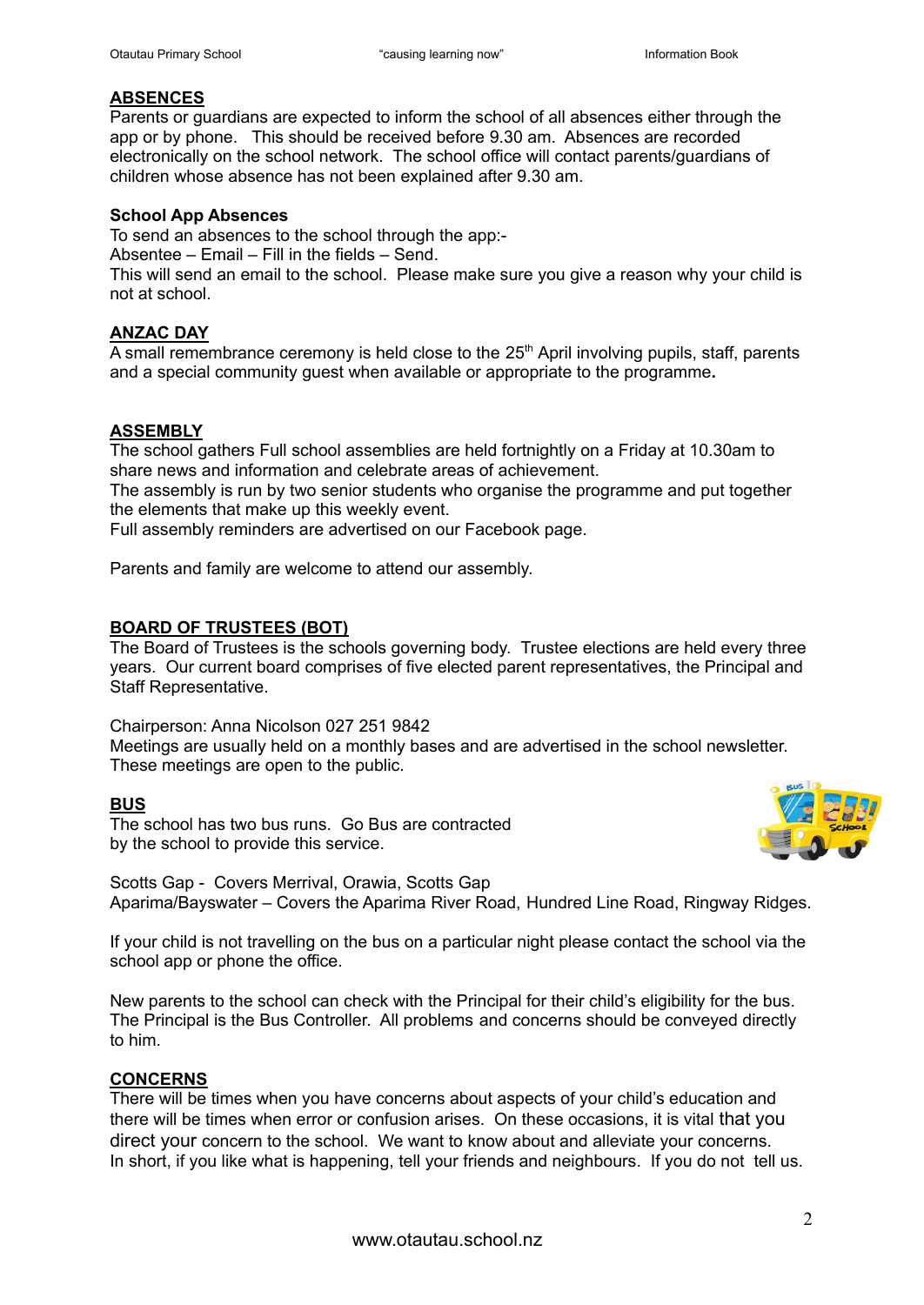# **CONTACT DETAILS - YOURS**

Should you change address, telephone or emergency contact information – even temporarily – please keep the school informed. Accurate information is vital in the event of an emergency.

# **CONTACT DETAILS – OURS**

| Postal:   | Elles Road, Otautau      |
|-----------|--------------------------|
| Physical: | Elles Road, Otautau      |
| Phone:    | 03 225 8320              |
| e-mail:   | office@otautau.school.nz |

# **Staff email**

You can email any staff member individually. The standard format is: first and last name (no gaps) [name@otautau.school.nz](mailto:name@otautau.school.nz) e.g. [simonbell@otautau.school.nz](mailto:simon@otautau.school.nz)

# **DENTAL SERVICE**

The Mobil Clinic visits the school once per year. Each Child gets a check-up or consult when they are here. Urgent treatment can be gained by phoning the School Dental Service 0800 570 300.



# **DISCIPLINE**

Otautau School requires that every individual takes responsibility for their actions. To assist in achieving this we have a behaviour system that operates throughout the school. If there are ongoing concerns about the behaviour of your loved one you will be contacted.

## **DUTY STAFF**

During morning interval and lunchtimes, designated teachers are on playground duty. There are also staff designated to supervision, road patrol teams and to provide first aid for the injured, the distressed, and, on occasion, the merely upset. Duty staff wear an orange hi viz vest.

## **EMERGENCY DRILLS**

Emergency procedures are practiced each term. Should you be in the school at such a time, you are expected to follow staff instructions and comply with the relevant procedural practice. Please attach yourself to the nearest class or staff member. Evacuation routes are marked on plans beside exits from all rooms. The assembly point is in front of the office block.

## **ENROLLING YOUR CHILD**

This is a relatively painless procedure and may be completed on any day up to and including your scholars first day at Otautau School. Should you wish to complete the paperwork prior to the big day, contact the school office (225 8320) to arrange a time to do so. Please bring your five year old's birth certificate and immunisation record certificate. Parents and caregivers are welcome to tour the school at any time.

## **NEW ENTRANTS**

Prior to your little one turning five, we encourage you to bring your child to school for a series of pre-entry visits. Please phone the office four weeks prior to your child turning five. Julie at the office will book you in for 4 weekly visits on a Wednesday between 9.30 – 1.30pm During this time we can arrange your child's uniform and books. Parents are welcome to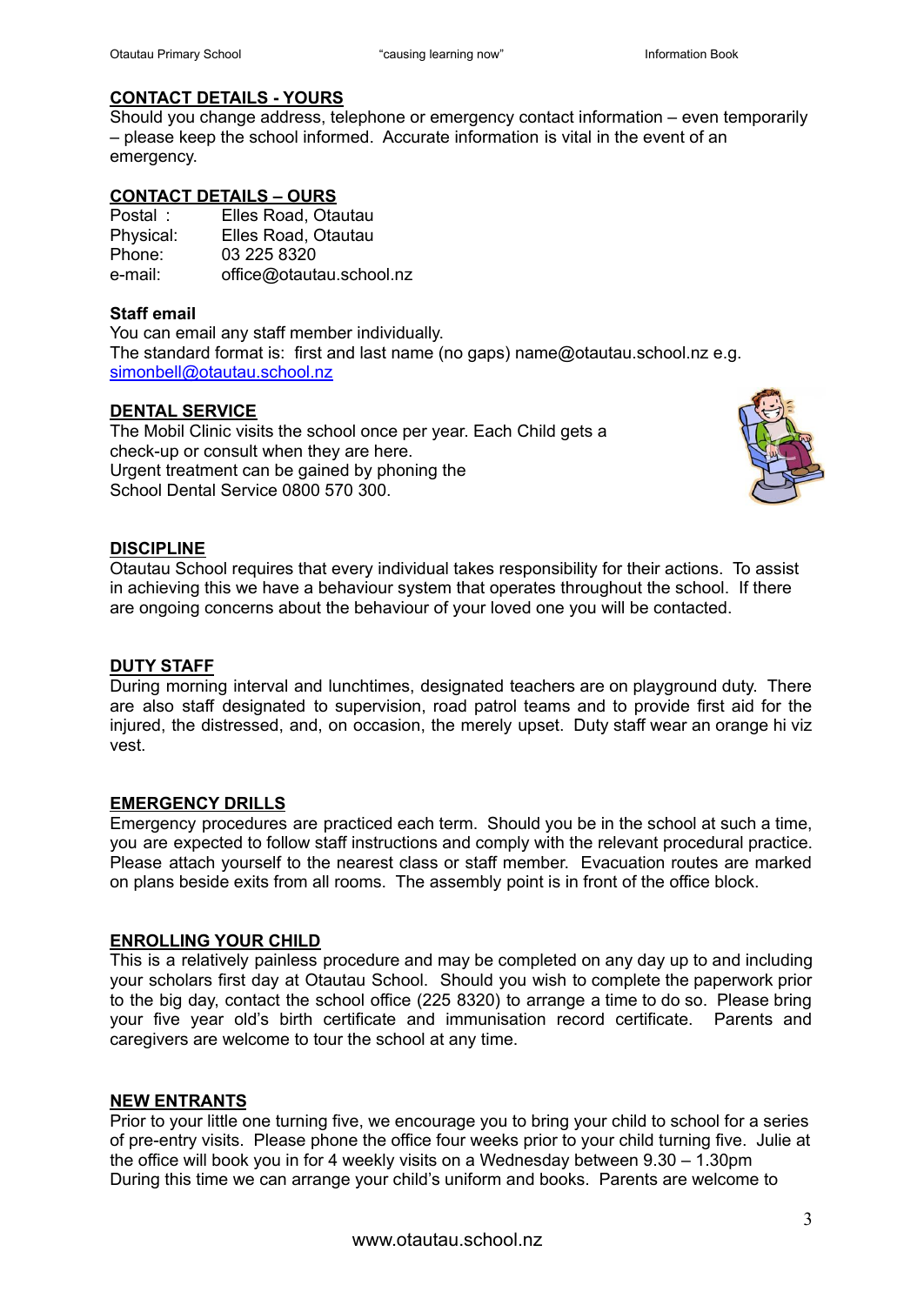stay at the visit but are encouraged to leave and have a cuppa in the staffroom when both you and your child feel ready.

#### **HEALTH PERSONNEL**

Our Public Health Nurse visits the school on a fortnightly basis. If you have any relevant issues to be addressed, please contact the school. All five year olds have their hearing and vision tested. Those who fail are then retested on a regular basis. Older pupils can also be tested should concerns arise. Contact the office if you have need of this service.

#### **HOMEWORK**

This is an age old debate of homework comes and goes. Regardless which side of the fence you sit, maybe you are on the fence, one thing is for sure, there will never be agreement amongst everyone. So as a school we aim for a clear understanding throughout the school as to what is expected. These expectations are based on our experience, knowledge of the business of family life, research into both how the brain functions and the benefits or otherwise of homework.

Therefore at Otautau School homework is Daily reading, (For junior children this includes high frequency words, alphabet etc. For year 4 - 8 this may include the Lexile programme.) Daily practice of basic facts

We expect abut 20 minutes of homework per week night. If not completed then that is noted for teachers information. However there is no punishment or reward for completed or non completed homework.

You will not get worksheets and endless pages of 'homework' from our teachers. Form time to time teachers will put links to digital resources up on the class blogs. We also have a small but growing list of reuses on the school website under 'causing learning'. If you have any questions concerning this please contact me.

## **HOURS OF OPENING**

Bell Times

- 8.55 am Classes commence
- 10.10 am Morning Break
- 10.30 am Close of Break
- 12.45 pm Lunch period commences
- 1.30 pm Afternoon classes commence
- 2.55 pm End of school day for children

## **FRIENDS OF THE SCHOOL (FOS)**

The main aim of the F.O.S. is to link the home and the school and to give parents the opportunity to assist the school and further the interests of children. Parents are encouraged to attend meetings arranged by this group as every endeavour is made to ensure that they are interesting, school-based and informative.

Elections are held at the annual meeting usually February. Meetings usually occur twice a term. The contact for this group is Amber Joyce 027 4102031

## **LUNCHES**

www.otautau.school.nz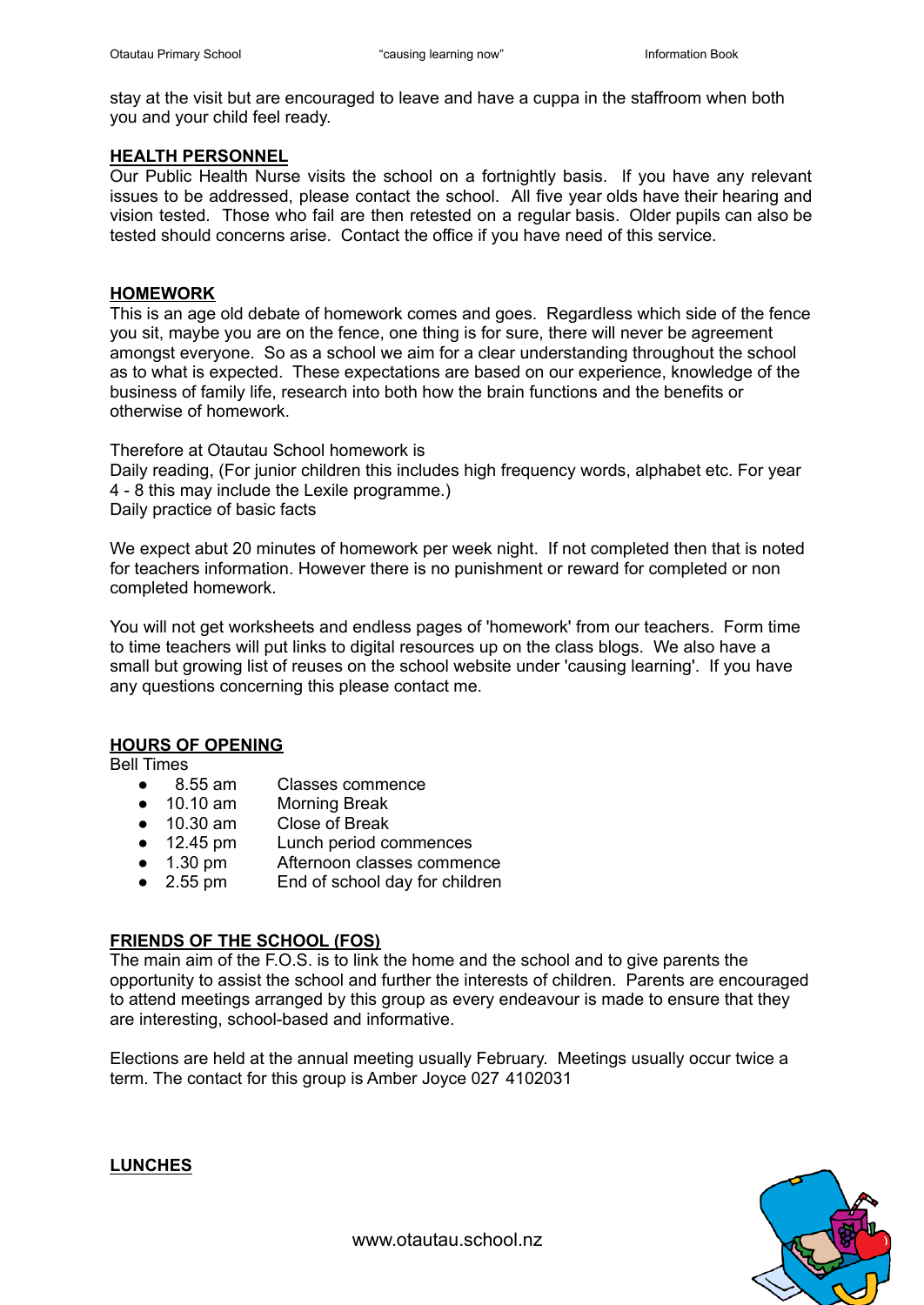Fish & Chips may be ordered at school on Fridays. The Otautau Supervalue supply these. The order procedure is to write on the outside of an envelope, the food required, the child's name and the

amount of money which has been enclosed. The envelope is placed in a box in block B corridor before school.

The school owns a pie warmer in which the children can place items of lunch to be heated such as pies etc (no frozen pies please). These need to be wraped in tin foil and the **child's name** written on them. There is a bucket in each room for the children to place their heat in.

## **MONEY**

All money sent to school should be the correct amount and in a sealed and clearly labelled envelope which should be handed into the school office.

The school is more than happy if families want to set up an automatic payment to spread payments over the year.

The school also operates EFTPOS facilities for your convenience. Sorry credit cards are not accepted, we won't be able to help with your airpoints.

# **NEWSLETTERS**

A school newsletter goes out each Friday. Families can receive newsletters via the School App and Facebook and email. If your require a paper copy please contact the school office.

# **PARENTAL ASSISTANCE**

One of our most valuable resources is the parent body of the school. Apart from providing us with the pupils upon whom we practise our profession, parents provide vital assistance on trips and camps; with sports teams; in the classrooms; on the Board of Trustees and in the Otautau School Friends of the School. All volunteers are gratefully welcomed

# **PET DAY**

Children throughout the school are encouraged to take an active part, as this is an official school programme held during the week.

As all children must attend school on this day, it is strongly recommended that children enter some category of the programme to make the day meaningful to them. The Pet Day is usually held late October, early November.



## **REPORTING TO PARENTS**

Schools are required to report on student progress twice a year. Otautau reports three times a year.

- Term I Learning Pathway Conferences Interviews early Term 1.
- Term III Early in term Learning Pathway Confenerences update
- Term IV December Formal Report

These are the formal reporting times. You do not have to wait until a formal reporting time to discuss your child's education, so if you have any questions about your child's progress make an appointment to see your child's teacher.

# **SCHOOL FEES**